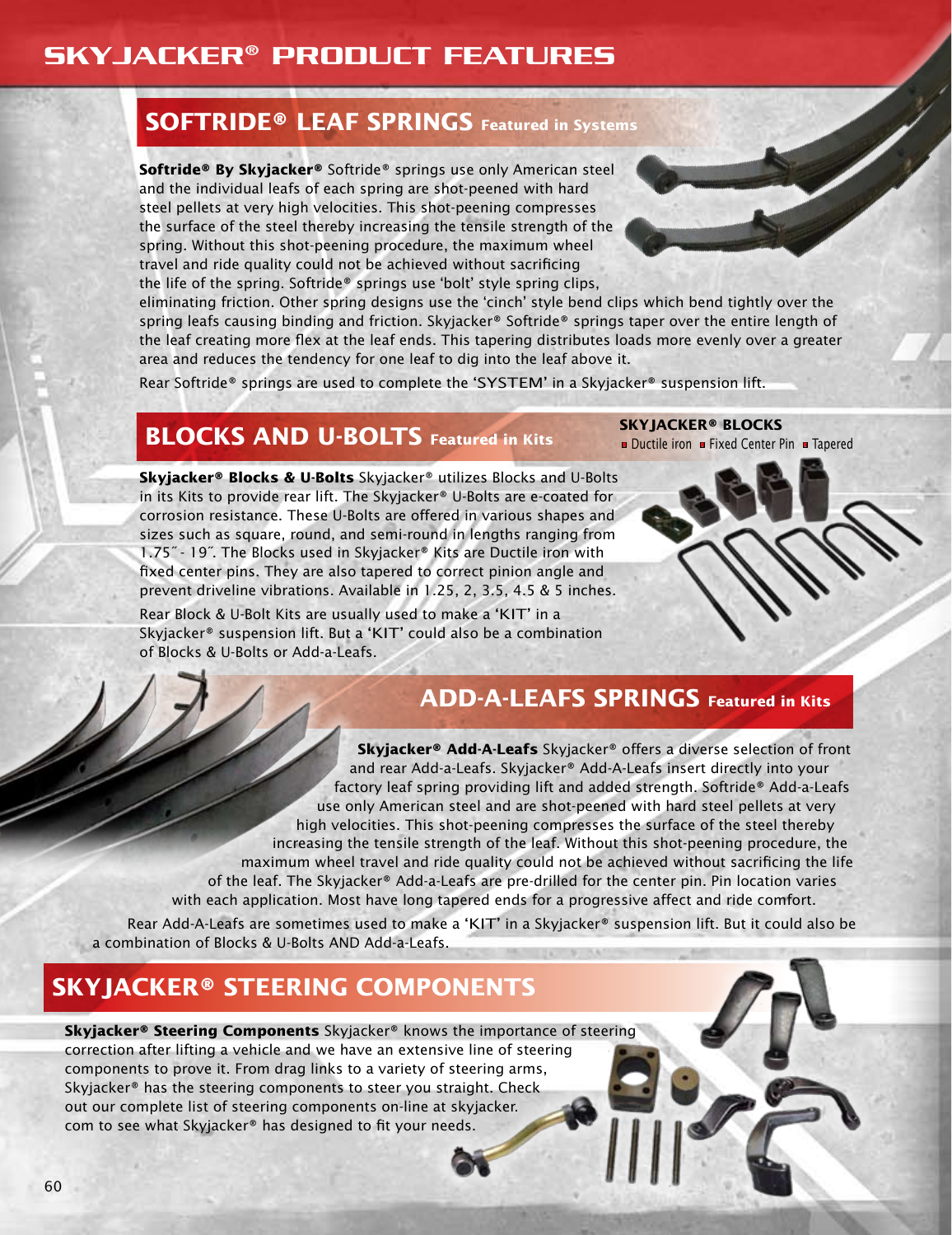### **REAR BLOCKS & U-BOLT KITS REAR BLOCKS & U-BOLT KITS**

| <b>REAR LIFT HEIGHT</b><br>Make/<br>2"<br>Model Year 11/4"<br>3.5"<br>4.5"<br>5.5"<br><b>CHEVROLET/GMC</b><br>Colorado/Canyon 2WD/4WD<br><b>BUK12571</b><br>$04 - 11$<br>1/2 & 3/4 Ton 6-Lug Pickup 2WD<br><b>BUK12562</b><br>99-06<br>1/2 & 3/4 Ton 6-Lug Pickup 4WD<br>BUK12563 BUK2063 ----- -----<br>$07 - 11$<br>BUK12563 BUK2063 BUK3564 BUK4565<br>99-06<br>88-98<br>BUK12563 BUK2061<br><b>BUK4564</b><br>----- -----<br>69-72<br>BUK3588 BUK4589 BUK5589<br>73-87<br>3/4 Ton 8-Lug Pickup 4WD - 00-04 Fits 2500HD<br><b>BUK2789</b><br>2011<br>$00 - 10$<br>BUK12581 BUK2082 BUK3584 BUK4584<br>$---$<br>$--- - -$<br>88-98<br><b>BUK2061</b><br><b>BUK4564</b><br><b>BUK5592</b><br>73-87<br>----- -----  <br>1 Ton Pickup 4WD - Except Crew Cab & Dually<br>BUK2082 BUK3584 BUK4584<br>88-98<br>BUK2082 BUK3584 BUK4584<br>73-87<br>1 Ton Crew Cab Pickup 4WD - Except Dually<br>BUK2082 BUK3584 -----<br>92-98 | <b>REAR BLOCKS &amp; U-BOLT KITS</b> |  |  |  |  |                |  |  |  |  |
|----------------------------------------------------------------------------------------------------------------------------------------------------------------------------------------------------------------------------------------------------------------------------------------------------------------------------------------------------------------------------------------------------------------------------------------------------------------------------------------------------------------------------------------------------------------------------------------------------------------------------------------------------------------------------------------------------------------------------------------------------------------------------------------------------------------------------------------------------------------------------------------------------------------------------|--------------------------------------|--|--|--|--|----------------|--|--|--|--|
|                                                                                                                                                                                                                                                                                                                                                                                                                                                                                                                                                                                                                                                                                                                                                                                                                                                                                                                            |                                      |  |  |  |  |                |  |  |  |  |
|                                                                                                                                                                                                                                                                                                                                                                                                                                                                                                                                                                                                                                                                                                                                                                                                                                                                                                                            |                                      |  |  |  |  |                |  |  |  |  |
|                                                                                                                                                                                                                                                                                                                                                                                                                                                                                                                                                                                                                                                                                                                                                                                                                                                                                                                            |                                      |  |  |  |  |                |  |  |  |  |
|                                                                                                                                                                                                                                                                                                                                                                                                                                                                                                                                                                                                                                                                                                                                                                                                                                                                                                                            |                                      |  |  |  |  |                |  |  |  |  |
|                                                                                                                                                                                                                                                                                                                                                                                                                                                                                                                                                                                                                                                                                                                                                                                                                                                                                                                            |                                      |  |  |  |  |                |  |  |  |  |
|                                                                                                                                                                                                                                                                                                                                                                                                                                                                                                                                                                                                                                                                                                                                                                                                                                                                                                                            |                                      |  |  |  |  |                |  |  |  |  |
|                                                                                                                                                                                                                                                                                                                                                                                                                                                                                                                                                                                                                                                                                                                                                                                                                                                                                                                            |                                      |  |  |  |  |                |  |  |  |  |
|                                                                                                                                                                                                                                                                                                                                                                                                                                                                                                                                                                                                                                                                                                                                                                                                                                                                                                                            |                                      |  |  |  |  |                |  |  |  |  |
|                                                                                                                                                                                                                                                                                                                                                                                                                                                                                                                                                                                                                                                                                                                                                                                                                                                                                                                            |                                      |  |  |  |  |                |  |  |  |  |
|                                                                                                                                                                                                                                                                                                                                                                                                                                                                                                                                                                                                                                                                                                                                                                                                                                                                                                                            |                                      |  |  |  |  |                |  |  |  |  |
|                                                                                                                                                                                                                                                                                                                                                                                                                                                                                                                                                                                                                                                                                                                                                                                                                                                                                                                            |                                      |  |  |  |  |                |  |  |  |  |
|                                                                                                                                                                                                                                                                                                                                                                                                                                                                                                                                                                                                                                                                                                                                                                                                                                                                                                                            |                                      |  |  |  |  |                |  |  |  |  |
|                                                                                                                                                                                                                                                                                                                                                                                                                                                                                                                                                                                                                                                                                                                                                                                                                                                                                                                            |                                      |  |  |  |  |                |  |  |  |  |
|                                                                                                                                                                                                                                                                                                                                                                                                                                                                                                                                                                                                                                                                                                                                                                                                                                                                                                                            |                                      |  |  |  |  |                |  |  |  |  |
|                                                                                                                                                                                                                                                                                                                                                                                                                                                                                                                                                                                                                                                                                                                                                                                                                                                                                                                            |                                      |  |  |  |  |                |  |  |  |  |
|                                                                                                                                                                                                                                                                                                                                                                                                                                                                                                                                                                                                                                                                                                                                                                                                                                                                                                                            |                                      |  |  |  |  |                |  |  |  |  |
|                                                                                                                                                                                                                                                                                                                                                                                                                                                                                                                                                                                                                                                                                                                                                                                                                                                                                                                            |                                      |  |  |  |  |                |  |  |  |  |
|                                                                                                                                                                                                                                                                                                                                                                                                                                                                                                                                                                                                                                                                                                                                                                                                                                                                                                                            |                                      |  |  |  |  |                |  |  |  |  |
|                                                                                                                                                                                                                                                                                                                                                                                                                                                                                                                                                                                                                                                                                                                                                                                                                                                                                                                            |                                      |  |  |  |  |                |  |  |  |  |
|                                                                                                                                                                                                                                                                                                                                                                                                                                                                                                                                                                                                                                                                                                                                                                                                                                                                                                                            |                                      |  |  |  |  |                |  |  |  |  |
|                                                                                                                                                                                                                                                                                                                                                                                                                                                                                                                                                                                                                                                                                                                                                                                                                                                                                                                            |                                      |  |  |  |  |                |  |  |  |  |
|                                                                                                                                                                                                                                                                                                                                                                                                                                                                                                                                                                                                                                                                                                                                                                                                                                                                                                                            |                                      |  |  |  |  |                |  |  |  |  |
|                                                                                                                                                                                                                                                                                                                                                                                                                                                                                                                                                                                                                                                                                                                                                                                                                                                                                                                            |                                      |  |  |  |  |                |  |  |  |  |
|                                                                                                                                                                                                                                                                                                                                                                                                                                                                                                                                                                                                                                                                                                                                                                                                                                                                                                                            |                                      |  |  |  |  |                |  |  |  |  |
| BUK2082 BUK3584 -----                                                                                                                                                                                                                                                                                                                                                                                                                                                                                                                                                                                                                                                                                                                                                                                                                                                                                                      | 73-91                                |  |  |  |  |                |  |  |  |  |
| Blazer, Jimmy, Tahoe, Yukon 4WD                                                                                                                                                                                                                                                                                                                                                                                                                                                                                                                                                                                                                                                                                                                                                                                                                                                                                            |                                      |  |  |  |  |                |  |  |  |  |
| 92-99<br>BUK12563 BUK2061<br><b>BUK4564</b><br>$-----$                                                                                                                                                                                                                                                                                                                                                                                                                                                                                                                                                                                                                                                                                                                                                                                                                                                                     |                                      |  |  |  |  |                |  |  |  |  |
| 73-91<br>BUK3588 BUK4589 BUK5589                                                                                                                                                                                                                                                                                                                                                                                                                                                                                                                                                                                                                                                                                                                                                                                                                                                                                           |                                      |  |  |  |  |                |  |  |  |  |
| 69-72<br><b>BUK2080</b><br>$\begin{array}{ccc} - & - & - & - & - \\ - & - & - & - \end{array}$                                                                                                                                                                                                                                                                                                                                                                                                                                                                                                                                                                                                                                                                                                                                                                                                                             |                                      |  |  |  |  |                |  |  |  |  |
| Suburban 1/2 & 3/4 Ton 6-Lug 4WD                                                                                                                                                                                                                                                                                                                                                                                                                                                                                                                                                                                                                                                                                                                                                                                                                                                                                           |                                      |  |  |  |  |                |  |  |  |  |
| 92-99<br>BUK12563 BUK2061 -----<br><b>BUK4564</b>                                                                                                                                                                                                                                                                                                                                                                                                                                                                                                                                                                                                                                                                                                                                                                                                                                                                          |                                      |  |  |  |  |                |  |  |  |  |
| 73-91<br>BUK3588 BUK4589 BUK5589                                                                                                                                                                                                                                                                                                                                                                                                                                                                                                                                                                                                                                                                                                                                                                                                                                                                                           |                                      |  |  |  |  |                |  |  |  |  |
|                                                                                                                                                                                                                                                                                                                                                                                                                                                                                                                                                                                                                                                                                                                                                                                                                                                                                                                            |                                      |  |  |  |  |                |  |  |  |  |
| Suburban 3/4 Ton 8-Lug 4WD<br>----- -----                                                                                                                                                                                                                                                                                                                                                                                                                                                                                                                                                                                                                                                                                                                                                                                                                                                                                  |                                      |  |  |  |  |                |  |  |  |  |
| 92-99<br>BUK12563 BUK2063<br><b>BUK4564</b><br>$---$                                                                                                                                                                                                                                                                                                                                                                                                                                                                                                                                                                                                                                                                                                                                                                                                                                                                       |                                      |  |  |  |  |                |  |  |  |  |
| BUK2091 BUK3592 BUK4592<br>73-87                                                                                                                                                                                                                                                                                                                                                                                                                                                                                                                                                                                                                                                                                                                                                                                                                                                                                           |                                      |  |  |  |  | <b>BUK5592</b> |  |  |  |  |
| <b>DODGE</b>                                                                                                                                                                                                                                                                                                                                                                                                                                                                                                                                                                                                                                                                                                                                                                                                                                                                                                               |                                      |  |  |  |  |                |  |  |  |  |
| 1/2 Ton Pickup, Ramcharger \ Trailduster                                                                                                                                                                                                                                                                                                                                                                                                                                                                                                                                                                                                                                                                                                                                                                                                                                                                                   |                                      |  |  |  |  |                |  |  |  |  |
| BUK2064 BUK3565 BUK4564<br>69-01                                                                                                                                                                                                                                                                                                                                                                                                                                                                                                                                                                                                                                                                                                                                                                                                                                                                                           |                                      |  |  |  |  |                |  |  |  |  |
| 3/4 Ton Pickup 4WD - Except Diesel                                                                                                                                                                                                                                                                                                                                                                                                                                                                                                                                                                                                                                                                                                                                                                                                                                                                                         |                                      |  |  |  |  |                |  |  |  |  |
| BUK2064 BUK3565 BUK4564<br>69-93                                                                                                                                                                                                                                                                                                                                                                                                                                                                                                                                                                                                                                                                                                                                                                                                                                                                                           |                                      |  |  |  |  |                |  |  |  |  |



|       | י וכובו |                  |
|-------|---------|------------------|
|       |         | F-100, F-150 4WD |
| 97-03 |         |                  |

**BUK2071 BUK3572 BUK4573 BUK5573** 

| 80-96                                                                     |                                                     |  | BUK3572 ----- -----             |  | <b>BUK5574</b> |  |  |  |
|---------------------------------------------------------------------------|-----------------------------------------------------|--|---------------------------------|--|----------------|--|--|--|
| 66-79                                                                     |                                                     |  | <b>BUK3572</b>                  |  | <b>BUK5574</b> |  |  |  |
| F-100, F-150 2WD                                                          |                                                     |  |                                 |  |                |  |  |  |
| 80-96                                                                     |                                                     |  | BUK2071 BUK3572 BUK4573 BUK5573 |  |                |  |  |  |
| <b>Bronco</b>                                                             |                                                     |  |                                 |  |                |  |  |  |
| 80-96                                                                     |                                                     |  | BUK2071 BUK3572 BUK4573 BUK5573 |  |                |  |  |  |
| 78-79                                                                     |                                                     |  | BUK2071 BUK3572 BUK4573 BUK5573 |  |                |  |  |  |
| 66-77                                                                     |                                                     |  | BUK2071 BUK3572 BUK4573 BUK5573 |  |                |  |  |  |
| F-250 4WD with Factory 2" Block                                           |                                                     |  |                                 |  |                |  |  |  |
| 99-09                                                                     |                                                     |  | BUK2095 BUK3596 BUK4597 BUK5598 |  |                |  |  |  |
| F-250 4WD                                                                 |                                                     |  |                                 |  |                |  |  |  |
| 80-97                                                                     |                                                     |  | BUK2091 BUK3592 BUK4593 BUK5592 |  |                |  |  |  |
| F-250 2WD                                                                 |                                                     |  |                                 |  |                |  |  |  |
| 80-97                                                                     |                                                     |  | BUK2090 BUK3591 BUK4592 BUK5593 |  |                |  |  |  |
|                                                                           | F-350 4WD with Factory 2" Block (No Overload)       |  |                                 |  |                |  |  |  |
| 99-09                                                                     |                                                     |  | BUK2095 BUK3596 BUK4597 BUK5598 |  |                |  |  |  |
|                                                                           | F-350 4WD - Except Dually                           |  |                                 |  |                |  |  |  |
| 83-97                                                                     |                                                     |  | BUK2091 BUK3592 BUK4593 BUK5593 |  |                |  |  |  |
| Ranger 4WD                                                                |                                                     |  |                                 |  |                |  |  |  |
| 83-97                                                                     |                                                     |  | BUK2024 BUK3524 BUK4526 BUK5526 |  |                |  |  |  |
| Ranger 2WD                                                                |                                                     |  |                                 |  |                |  |  |  |
| 83-97                                                                     |                                                     |  | BUK2033 BUK3524 BUK4526 BUK5526 |  |                |  |  |  |
| <b>Bronco</b> II                                                          |                                                     |  |                                 |  |                |  |  |  |
| 84-90                                                                     |                                                     |  | BUK2023 BUK3524 BUK4526 BUK5526 |  |                |  |  |  |
| <b>JEEP</b>                                                               |                                                     |  |                                 |  |                |  |  |  |
|                                                                           | J-10, J20 Pickup, Cherokee \ Wagoneer Full-Size 4WD |  |                                 |  |                |  |  |  |
| 74-90                                                                     |                                                     |  | BUK2071 BUK3572 BUK4573 BUK5573 |  |                |  |  |  |
| <b>TOYOTA</b>                                                             |                                                     |  |                                 |  |                |  |  |  |
| Tundra 2WD/4WD                                                            |                                                     |  |                                 |  |                |  |  |  |
| $07-11$                                                                   | <b>BUK12592</b>                                     |  |                                 |  |                |  |  |  |
| Pickup 4WD with 2.5" Wide U-Bolt -<br>Except 89-96 Short Bed Standard Cab |                                                     |  |                                 |  |                |  |  |  |
| $79 - 96$                                                                 |                                                     |  | BUK2068 BUK3563                 |  |                |  |  |  |
| Short Bed Standard Cab Pickup 4WD with                                    |                                                     |  |                                 |  |                |  |  |  |
| 3.25" Wide U-Bolt                                                         |                                                     |  |                                 |  |                |  |  |  |
| 89-96                                                                     |                                                     |  |                                 |  |                |  |  |  |
| 4Runner 4WD                                                               |                                                     |  |                                 |  |                |  |  |  |
| 79-86                                                                     |                                                     |  | BUK2068 BUK3563 -----           |  |                |  |  |  |

#### **LIFT BLOCKS, REAR - Pair**  Blocks are High Quality Ductile Iron (NOT Gray Iron), Tapered & Are 1-Piece Construction with Axle Pins Built-In. NOTE: Blocks Are Designed for Rear Springs on Top of Rear Axle Applications ONLY. Description LIFT Part #<br>
Center Pinned, Flat Block 1.25" RBF2125 Center Pinned, Flat Block Center Pinned, 3 Degree 2" RB220 Center Pinned, Flat Block 2" | RBF220 Off-Center Pinned, 5 Degree 13.5" RB235 Off-Center Pinned, Flat Block 4.25" RBF2425 Off-Center Pinned, 5 Degree | 4.5" | RB245 Off-Center Pinned, Flat Block 5" | RBF2250 Center Pinned, Flat Block | 5" | RBF250 Off-Center Pinned, 5 Degree 15.5" RB255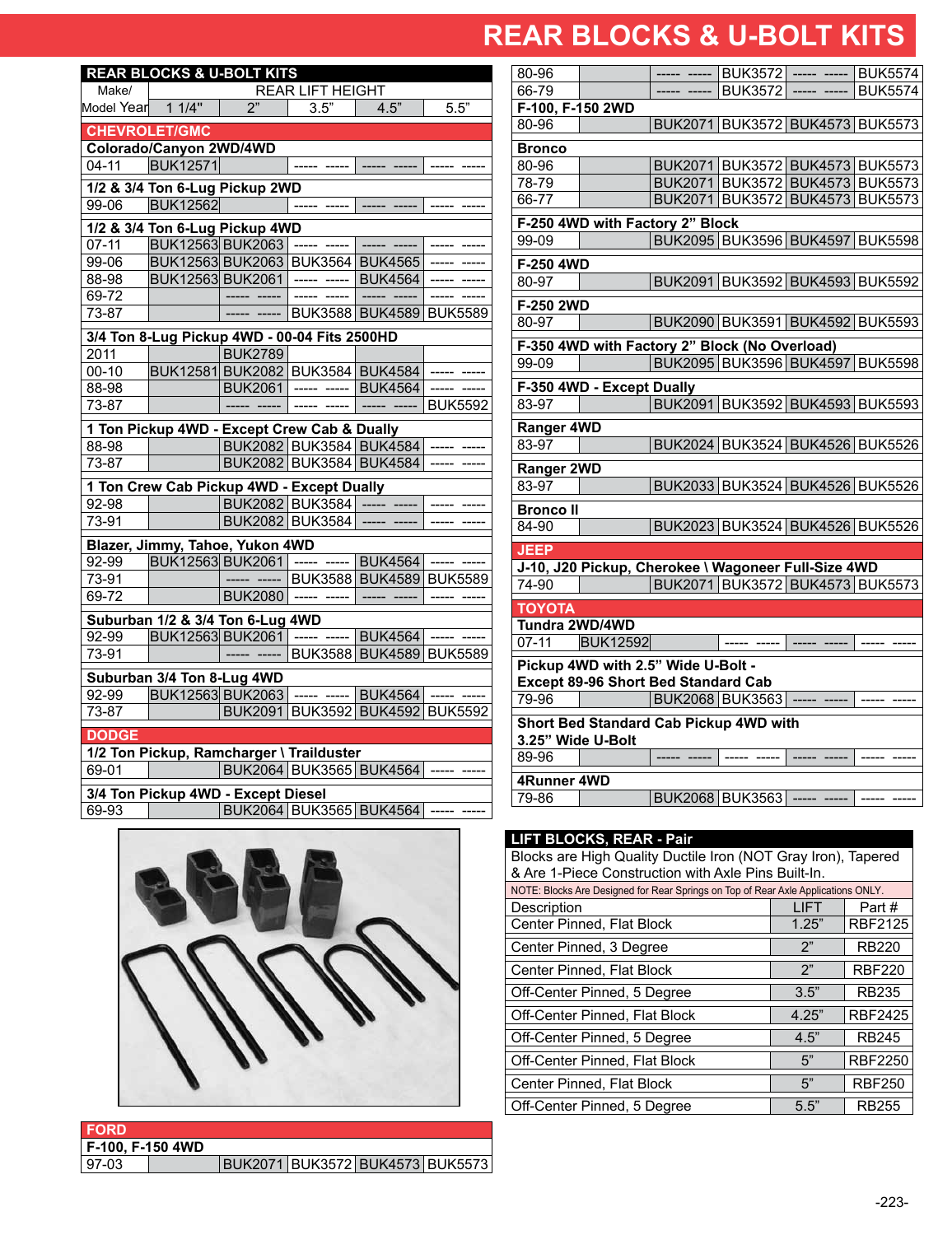# **U-BOLTS KIT BREAKDOWN U-BOLTS KIT BREAKDOWN**

|                |                | <b>U-BOLT KIT BREAKDOWN - ALL U-Bolt KITS Include Nuts</b> |                           |                        |                        |                        |
|----------------|----------------|------------------------------------------------------------|---------------------------|------------------------|------------------------|------------------------|
| KIT<br>Part#   |                | <b>SINGLE</b><br>U-Bolt #                                  | <b>NUT</b><br><b>SIZE</b> | I.D.                   | I.D.<br>WIDTH LENGTH   | U-Bolt<br><b>SHAPE</b> |
|                | Qty.           |                                                            |                           |                        |                        |                        |
| <b>UCABF</b>   | 3<br>1         | 58X318X712<br>58X358X914                                   | 5/8<br>5/8                | $3 - 1/8$<br>$3 - 5/8$ | $7 - 1/2$<br>$9 - 1/4$ | Round<br>Round         |
| UCCF           | 2              | 58X318X912                                                 | 5/8                       | $3 - 1/8$              | $9 - 1/2$              | Round                  |
|                | $\overline{1}$ | 58X4X10                                                    | 5/8                       | 4                      | 10                     | Round                  |
|                | $\overline{2}$ | 58X314CTB                                                  | 5/8                       | Stud                   | $3 - 1/4$              | <b>Bolt</b>            |
| UC1ASR         | 4              | 58X318X912                                                 | 5/8                       | $3 - 1/8$              | $9 - 1/2$              | Round                  |
| UC1BSR         | 4              | 58X338X912                                                 | 5/8                       | $3 - 3/8$              | $9 - 1/2$              | Round                  |
| UC1CSRI        | 4              | 58X234X1012                                                | 5/8                       | $2 - 3/4$              | $10 - 1/2$             | Square                 |
| UC125BR        | $\overline{4}$ | 58X338X11                                                  | 5/8                       | $3 - 3/8$              | 11                     | Round                  |
| UC140ARI       | 4              | 58X318X11                                                  | 5/8                       | $3 - 1/8$              | 11                     | Round                  |
| UC140BR        | 4              | 58X338X13                                                  | 5/8                       | $3 - 3/8$              | 13                     | Round                  |
| UC140CRI       | 4              | 58X234X1212                                                | 5/8                       | $2 - 3/4$              | $12 - 1/2$             | Square                 |
| UC168AR        | 4              | 58X318X1212                                                | 5/8                       | $3 - 1/8$              | $12 - 1/2$             | Round                  |
| <b>UC168BR</b> | 4              | 58X338X1412                                                | 5/8                       | $3 - 3/8$              | $14 - 1/2$             | Round                  |
| <b>UC168CR</b> | $\overline{4}$ | 58X258X1412                                                | 5/8                       | $2 - 5/8$              | $14 - 1/2$             | Square                 |
| <b>UDCF</b>    | 2              | 916X314X712                                                | 9/16                      | $3 - 1/4$              | $7 - 1/2$              | Round                  |
|                | 1              | 916X4X912                                                  | 9/16                      | 4                      | $9 - 1/2$              | Round                  |
|                | 2              | 916X3CTB                                                   | 9/16                      | Stud                   | 3                      | <b>Bolt</b>            |
| udwr           | 4              | 916X212X7                                                  | 9/16                      | $2 - 1/2$              | 7                      | Square                 |
| UDBR           | 4              | 916X212X1012                                               | 9/16                      | $2 - 1/2$              | $10 - 1/2$             | Square                 |
| UDB2R          | 4              | 916X212X1312                                               | 9/16                      | 2-1/2                  | 13-1/2                 | Square                 |
| UDBBR          | 4              | 916X212X1512                                               | 9/16                      | $2 - 1/2$              | $15 - 1/2$             | Square                 |
| UDB3R          | 4              | 916X212X17                                                 | 9/16                      | 2-1/2                  | 17                     | Square                 |
| UDB6R          | 4              | 58X318X1612                                                | 5/8                       | $3 - 1/8$              | $16 - 1/2$             | Square                 |
| U3WR           | 4              | 12X234X812                                                 | 1/2                       | $2 - 3/4$              | $8 - 1/2$              | Round                  |
| U3B2R          | 4              | 12X234X1012                                                | 1/2                       | $2 - 3/4$              | $10 - 1/2$             | Round                  |
| U3B4R          | 4              | 12X338X712                                                 | 1/2                       | $3 - 3/8$              | $7 - 1/2$              | Round                  |
| U4WR           | 4              | 12X3X1012                                                  | 1/2                       | 3                      | $10 - 1/2$             | Round                  |
| U5WWR I        | 4              | l916X314X712l                                              | 9/16                      | 3-1/8                  | $7 - 1/2$              | Round                  |
| U5WR           | 4              | 916X314X912                                                | 9/16                      | $3 - 1/8$              | $9 - 1/2$              | Round                  |
| U5B2R          | $\overline{4}$ | l916X314X1112l                                             | 9/16                      | $3 - 1/8$              | $11 - 1/2$             | Round                  |
| U5B3R          | 4              | 916X314X1312                                               | 9/16                      | $3 - 1/8$              | $13 - 1/2$             | Round                  |
| U5B5R          | 4              | 916X314X1512                                               | 9/16                      | $3 - 1/8$              | $15 - 1/2$             | Round                  |
| U5B7R          | 4              | 916X318X1312                                               | 9/16                      | $3 - 1/8$              | $13 - 1/2$             | Square                 |
| U5B8R          | 4              | 916X4X15                                                   | 9/16                      | 4                      | 15                     | Round                  |
| UFF            | $\overline{4}$ | 916X318X912                                                | 9/16                      | $3 - 1/8$              | $9 - 1/2$              | Square                 |
| IU9FF          | 4              | 916X318X912l                                               | 9/16                      | $3 - 1/8$              | $9 - 1/2$              | Semi-<br>Round         |
| U7B1R          | $\overline{4}$ | 58X338X11                                                  | 5/8                       | $3 - 3/8$              | 11                     | Round                  |
| U7B2R          | 4              | 58X338X13                                                  | 5/8                       | $3 - 3/8$              | 13                     | Round                  |
| U7B3R          | 4              | 58X338X1412                                                | 5/8                       | $3 - 3/8$              | $14 - 1/2$             | Round                  |
| U7B4R          | 4              | 58X338X1612                                                | 5/8                       | $3 - 3/8$              | $16 - 1/2$             | Round                  |
| U9B5R          | 4              | 58X3X1712                                                  | 5/8                       | 3                      | $17 - 1/2$             | Square                 |
| U9B6R          | 4              | 58X312X12                                                  | 5/8                       | $3 - 1/2$              | 12                     | Round                  |
| U9B7R          | 4              | 58X312X14                                                  | 5/8                       | 3-1/2                  | 14                     | Round                  |
| U9B8R          | 4              | 58X312X16                                                  | 5/8                       | $3 - 1/2$              | 16                     | Round                  |
| U9B9R          | 4              | 58X312X18                                                  | 5/8                       | $3 - 1/2$              | 18                     | Round                  |

| <b>UJPF</b> | 2 | 916X3X712    | 9/16 | 3         | $7 - 1/2$  | Round  |
|-------------|---|--------------|------|-----------|------------|--------|
|             | 2 | 916X334X814  | 9/16 | $3 - 3/4$ | $8 - 1/4$  | Round  |
| UJ3R        | 4 | 12X234X6     | 1/2  | $2 - 3/4$ | 6          | Round  |
| UJ4R        | 4 | 12X212X614   | 1/2  | $2 - 1/2$ | $6 - 1/4$  | Round  |
| <b>UTF</b>  |   | 916X214X812  | 9/16 | $2 - 1/4$ | $8 - 1/2$  | Square |
| UTWR        |   | 916X212X7    | 9/16 | $2 - 1/2$ |            | Square |
| <b>UTBR</b> |   | 916X212X1012 | 9/16 | $2 - 1/2$ | $10 - 1/2$ | Square |